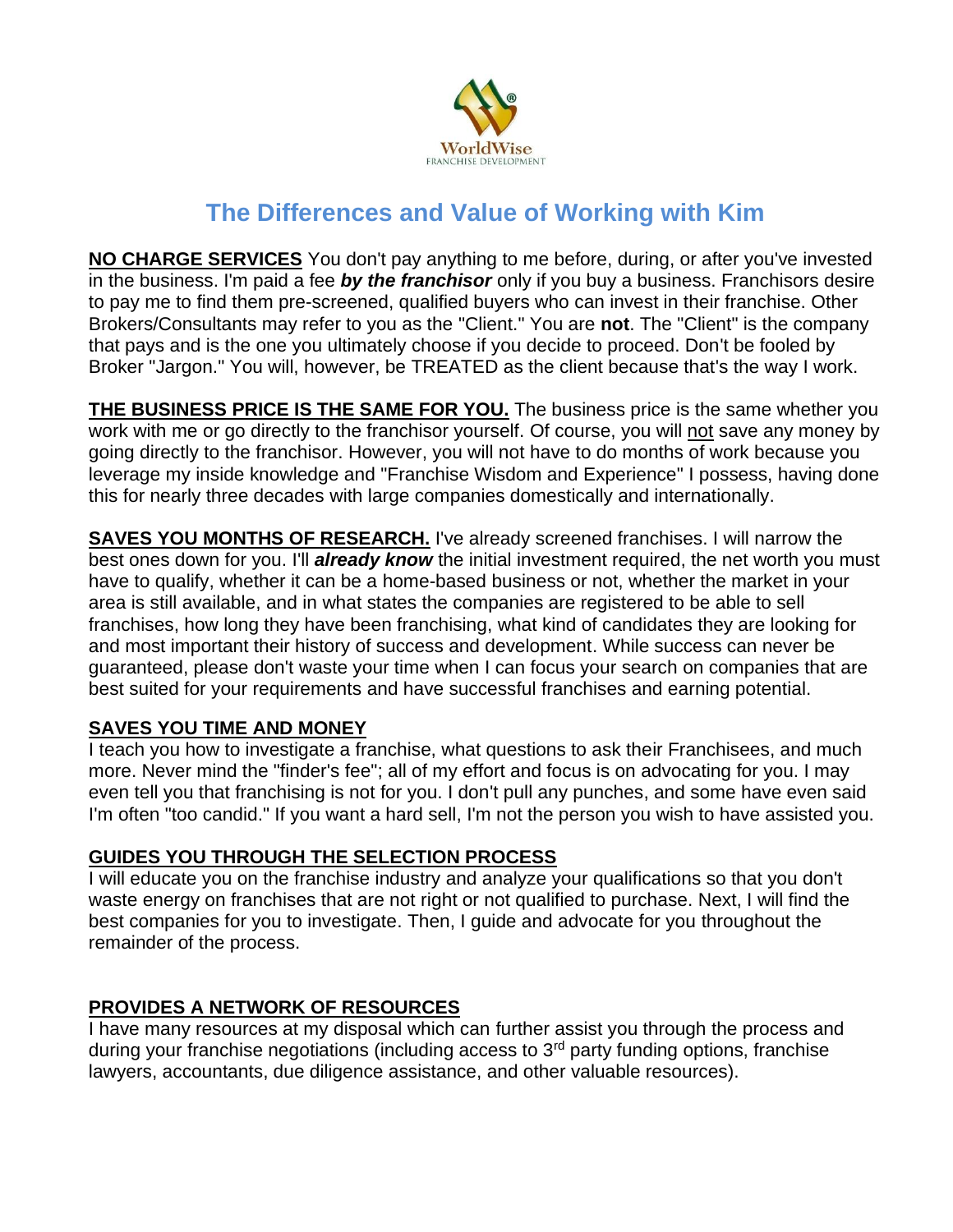## **Step 1 - Contact Me**

The first step is deciding to work with me. Your contact information is kept confidential and is reviewed only by me to provide you with the best opportunities.

## **Step 2 – Discussion**

We have a mutual interview/discussion, and should you wish to take the next step, I'll request that you complete an information request and assessment. This helps me determine what kinds of businesses meet your needs and qualifications. I want to discuss your lifestyle, business, and financial goals to identify a franchise that best meets your unique personal and professional goals. If you have a spouse, significant other, or partner(s), I'd like them to be on this first call. If you'd rather not, then be sure to involve them in the next call should we move forward. Please remember, these are NOT "sales" calls. There is no obligation on your behalf. We are pursuing this exchange of information journey together.

## **Step 3 – Research**

I then spend a few days doing research based on your information to determine the best franchises or business opportunities for you to explore further. My goal is to identify three to five franchises that will be a potential match for you based on the information you provided and our discussion.

## **Step 4 – Presentation**

I present you with the opportunities that I have identified in my research. This meeting should accomplish two goals. First, if any of the options are of interest to you, we will arrange an introduction directly to the franchisor's representative. This will require that we provide and submit a confidential questionnaire to the franchisor. The request for information that we used in Step 2 is usually acceptable. The franchisor wants to know that you are financially qualified to purchase their franchise, that you have a timeframe for pursuing a franchise, and that your partners or family entirely agree with you buying a business. This does not obligate you in any way. It simply shows the franchisor that you are then capable of buying it when you find the right opportunity. I will not push, press, or have you involved in speaking with anyone or any franchise that doesn't appeal to you. Nor will I allow any franchisor to push, press, persuade, or attempt to compel you to join their franchise.

Second, this step will allow us to clarify your goals and needs identified in Step 2, possibly sending us back through Steps three and four. The process may take place several times throughout the process.

It is important to remember that I am presenting opportunities, but you must decide what is best for you and your family. Therefore, refining the criteria for the best option for you is an ongoing process. I wouldn't have it any other way, nor should you.

# **Step 5 - Introduction to the franchisor**

I will introduce you to the franchisor for each option that interests you. The franchisor will send materials to help you become acquainted with their business. They will also send the Franchise Disclosure Document (FDD), a disclosure document for their franchise.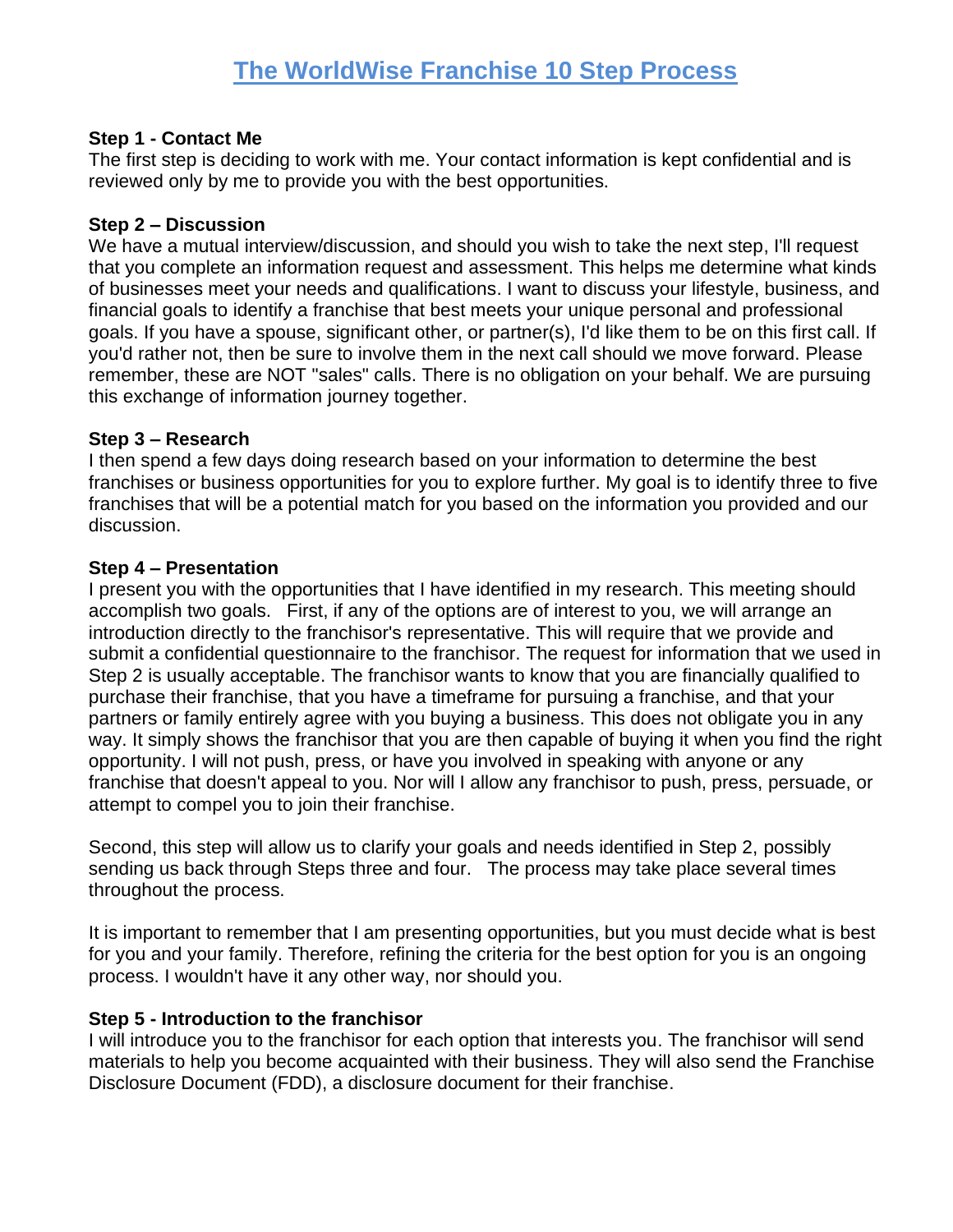# **Step 6 - Review of the Franchise Disclosure Document (FDD)**

I will discuss the items contained in an FDD, particularly items you should pay close attention to. You should then review the FDD in complete detail, writing down any questions or concerns for discussion with the franchisor. I will assist you in formulating the questions and the "why" you should ask them. The FDD will contain a list of Franchisees and contact information for existing and past franchisees. You are NEVER to use a list provided to you by the franchisor as "best to call." You'll use the list in the FDD and never allow yourself to be steered to persons the franchisor suggests. While under no obligation whatsoever, you are to sign a receipt indicating you have received the document. It is simply a formality.

#### **Step 7 - Call Franchisees**

Within the FDD, you'll have a list of all existing franchisees currently in their system and even those who have left the franchise for many reasons. You should use these lists to call to ask questions about the franchise. The reason for calling these references is that you want to ask them why and how they became successful or aren't doing as well as you had expected. Then, you need to determine if you can do the same things they did to either be successful or avoid the pitfalls. I will provide you with the questions you will likely want to ask while adding your own. Again, clarity and mindfulness are essential here.

#### **Step 8 - Consultation with Attorney and Accountant**

You should always consult with an attorney, an accountant, and perhaps another to help you with your due diligence and research before deciding. It is vital to ensure that these people have a good background in franchising. I can help you find skilled professionals who will provide the guidance you require and my advice. An absolute must in the process.

#### **Step 9 - Attend a "Discovery Day," "Meet the team day."**

Most franchisors have a "Discovery Day," while some call it different. This occasion is when they will invite you to their location. You will get more information about your decision and meet the staff that will provide your initial training and continuing support. You are **NOT** there to sign documents or decide regardless of whether or not you feel pressured or pushed. This visit aims to further assist you on whether or not you wish to invest in a particular franchise. It is another step in your "due diligence" process and nothing more. Moreover, you may want to ask Franchisees if you can spend a day or couple of days with them to get a real-world feel for the business. It is highly recommended, and a must should you be that serious about a particular franchise.



**And finally, Step 10!**